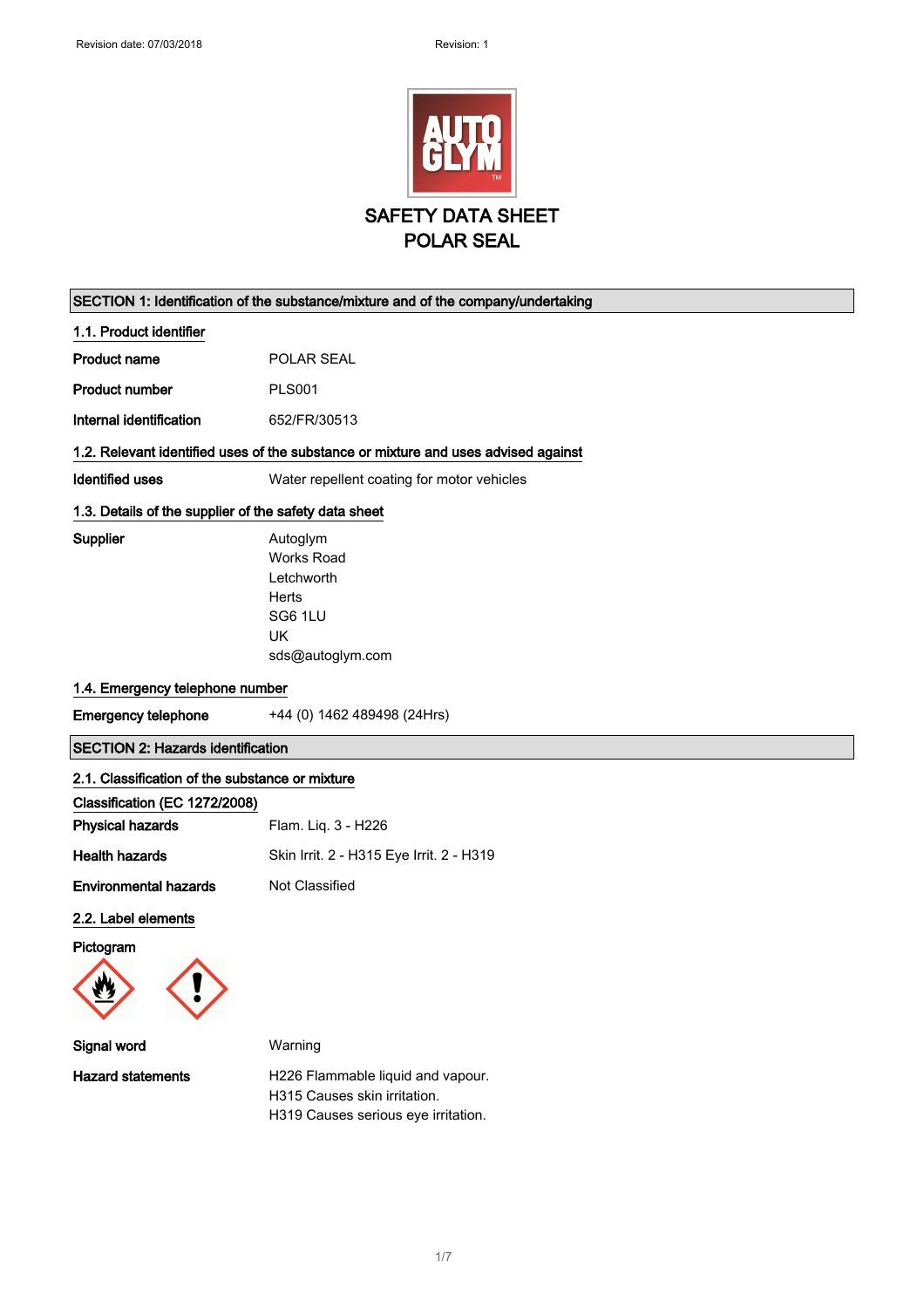| <b>Precautionary statements</b>                                                                   | P280 Wear protective gloves/ protective clothing/ eye protection/ face protection.<br>P305+P351+P338 IF IN EYES: Rinse cautiously with water for several minutes. Remove<br>contact lenses, if present and easy to do. Continue rinsing.<br>P260 Do not breathe vapours.<br>P301+P330+P331 IF SWALLOWED: Rinse mouth. Do NOT induce vomiting.<br>P303+P361+P353 IF ON SKIN (or hair): Take off immediately all contaminated clothing.<br>Rinse skin with water/ shower.<br>P310 Immediately call a POISON CENTER/ doctor.<br>P102 Keep out of reach of children. |                                                                              |  |
|---------------------------------------------------------------------------------------------------|------------------------------------------------------------------------------------------------------------------------------------------------------------------------------------------------------------------------------------------------------------------------------------------------------------------------------------------------------------------------------------------------------------------------------------------------------------------------------------------------------------------------------------------------------------------|------------------------------------------------------------------------------|--|
| Supplementary precautionary<br>statements                                                         | P405 Store locked up.                                                                                                                                                                                                                                                                                                                                                                                                                                                                                                                                            | P501 Dispose of contents/ container in accordance with national regulations. |  |
| 2.3. Other hazards                                                                                |                                                                                                                                                                                                                                                                                                                                                                                                                                                                                                                                                                  |                                                                              |  |
| SECTION 3: Composition/information on ingredients                                                 |                                                                                                                                                                                                                                                                                                                                                                                                                                                                                                                                                                  |                                                                              |  |
| 3.2. Mixtures                                                                                     |                                                                                                                                                                                                                                                                                                                                                                                                                                                                                                                                                                  |                                                                              |  |
| Propan-2-ol                                                                                       |                                                                                                                                                                                                                                                                                                                                                                                                                                                                                                                                                                  | 10-30%                                                                       |  |
| CAS number: 67-63-0                                                                               | EC number: 200-661-7                                                                                                                                                                                                                                                                                                                                                                                                                                                                                                                                             | REACH registration number: 01-<br>2119457558-25-XXXX                         |  |
| Classification<br>Flam. Liq. 2 - H225<br>Eye Irrit. 2 - H319<br>STOT SE 3 - H336                  | Classification (67/548/EEC or 1999/45/EC)<br>F;R11 Xi;R36 R67                                                                                                                                                                                                                                                                                                                                                                                                                                                                                                    |                                                                              |  |
| Siloxanes and Silicones, 3-[(2-aminoethyl)amino]propyl Me,<br>$5 - 10%$<br>di-Me<br>CAS number: - |                                                                                                                                                                                                                                                                                                                                                                                                                                                                                                                                                                  |                                                                              |  |
| Classification<br>Skin Corr. 1A - H314<br>Eye Dam. 1 - H318                                       |                                                                                                                                                                                                                                                                                                                                                                                                                                                                                                                                                                  |                                                                              |  |
| <b>Acetic Acid</b><br>CAS number: 64-19-7                                                         | EC number: 200-580-7                                                                                                                                                                                                                                                                                                                                                                                                                                                                                                                                             | $1 - 5%$<br>REACH registration number: 01-<br>2119475328-30-XXXX             |  |
| Classification<br>Flam. Liq. 3 - H226<br>Skin Corr. 1A - H314<br>Eye Dam. 1 - H318                |                                                                                                                                                                                                                                                                                                                                                                                                                                                                                                                                                                  | Classification (67/548/EEC or 1999/45/EC)<br>R10 C;R35                       |  |

The Full Text for all R-Phrases and Hazard Statements are Displayed in Section 16.

# SECTION 4: First aid measures 4.1. Description of first aid measures Inhalation Move affected person to fresh air and keep warm and at rest in a position comfortable for breathing. Ingestion Do not induce vomiting. If vomiting occurs, the head should be kept low so that vomit does not enter the lungs. Get medical attention immediately.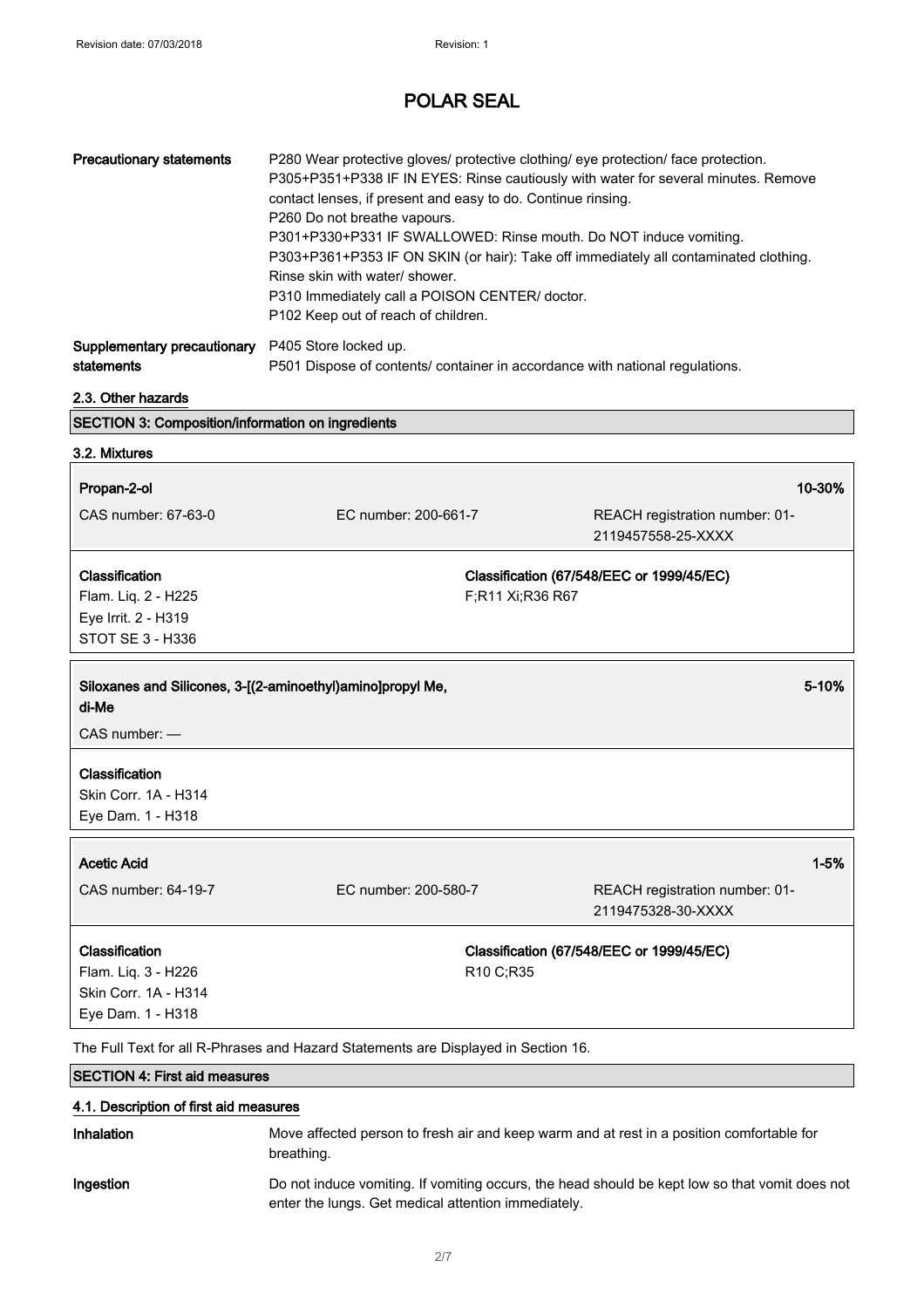| Skin contact                                                           | Wash skin thoroughly with soap and water or use an approved skin cleanser.                                                                                                                                      |  |  |
|------------------------------------------------------------------------|-----------------------------------------------------------------------------------------------------------------------------------------------------------------------------------------------------------------|--|--|
| Eye contact                                                            | Rinse cautiously with water for several minutes. Remove contact lenses, if present and easy<br>to do. Continue rinsing. Continue to rinse for at least 15 minutes and get medical attention.                    |  |  |
|                                                                        | 4.2. Most important symptoms and effects, both acute and delayed                                                                                                                                                |  |  |
| <b>Inhalation</b>                                                      | The product contains organic solvents. Vapours may cause drowsiness and dizziness. May<br>cause damage to mucous membranes in nose, throat, lungs and bronchial system.                                         |  |  |
| Ingestion                                                              | May cause discomfort. Nausea, vomiting. Diarrhoea.                                                                                                                                                              |  |  |
| <b>Skin contact</b>                                                    | Irritating to skin.                                                                                                                                                                                             |  |  |
| Eye contact                                                            | Irritation of eyes and mucous membranes.                                                                                                                                                                        |  |  |
|                                                                        | 4.3. Indication of any immediate medical attention and special treatment needed                                                                                                                                 |  |  |
| <b>Specific treatments</b>                                             | Treat symptomatically.                                                                                                                                                                                          |  |  |
| <b>SECTION 5: Firefighting measures</b>                                |                                                                                                                                                                                                                 |  |  |
| 5.1. Extinguishing media                                               |                                                                                                                                                                                                                 |  |  |
| Suitable extinguishing media                                           | Use alcohol-resistant foam, carbon dioxide or dry powder to extinguish.                                                                                                                                         |  |  |
| Unsuitable extinguishing<br>media                                      | Do not use water jet as an extinguisher, as this will spread the fire.                                                                                                                                          |  |  |
| 5.2. Special hazards arising from the substance or mixture             |                                                                                                                                                                                                                 |  |  |
| Specific hazards                                                       | Flammable liquid and vapour. Vapours are heavier than air and may spread near ground and<br>travel a considerable distance to a source of ignition and flash back.                                              |  |  |
| <b>Hazardous combustion</b><br>products                                | Thermal decomposition or combustion products may include the following substances: Toxic<br>gases or vapours. Carbon dioxide (CO2). Carbon monoxide (CO).                                                       |  |  |
| 5.3. Advice for firefighters                                           |                                                                                                                                                                                                                 |  |  |
| Protective actions during<br>firefighting                              | Do not use water jet as an extinguisher, as this will spread the fire. Keep upwind to avoid<br>inhalation of gases, vapours, fumes and smoke.                                                                   |  |  |
| Special protective equipment<br>for firefighters                       | Wear positive-pressure self-contained breathing apparatus (SCBA) and appropriate protective<br>clothing.                                                                                                        |  |  |
| <b>SECTION 6: Accidental release measures</b>                          |                                                                                                                                                                                                                 |  |  |
|                                                                        | 6.1. Personal precautions, protective equipment and emergency procedures                                                                                                                                        |  |  |
| <b>Personal precautions</b>                                            | Avoid contact with skin, eyes and clothing. No smoking, sparks, flames or other sources of<br>ignition near spillage. Avoid inhalation of vapours.                                                              |  |  |
| 6.2. Environmental precautions                                         |                                                                                                                                                                                                                 |  |  |
| <b>Environmental precautions</b>                                       | Do not allow to enter drainage system, surface or ground water.<br>Prevent material from reaching sewage system, holes and cellars.                                                                             |  |  |
| 6.3. Methods and material for containment and cleaning up              |                                                                                                                                                                                                                 |  |  |
| Methods for cleaning up                                                | Absorb small quantities with paper towels and evaporate in a safe place. Absorb spillage with<br>non-combustible, absorbent material. No smoking, sparks, flames or other sources of ignition<br>near spillage. |  |  |
| 6.4. Reference to other sections                                       |                                                                                                                                                                                                                 |  |  |
| Reference to other sections<br>For personal protection, see Section 8. |                                                                                                                                                                                                                 |  |  |
| <b>SECTION 7: Handling and storage</b>                                 |                                                                                                                                                                                                                 |  |  |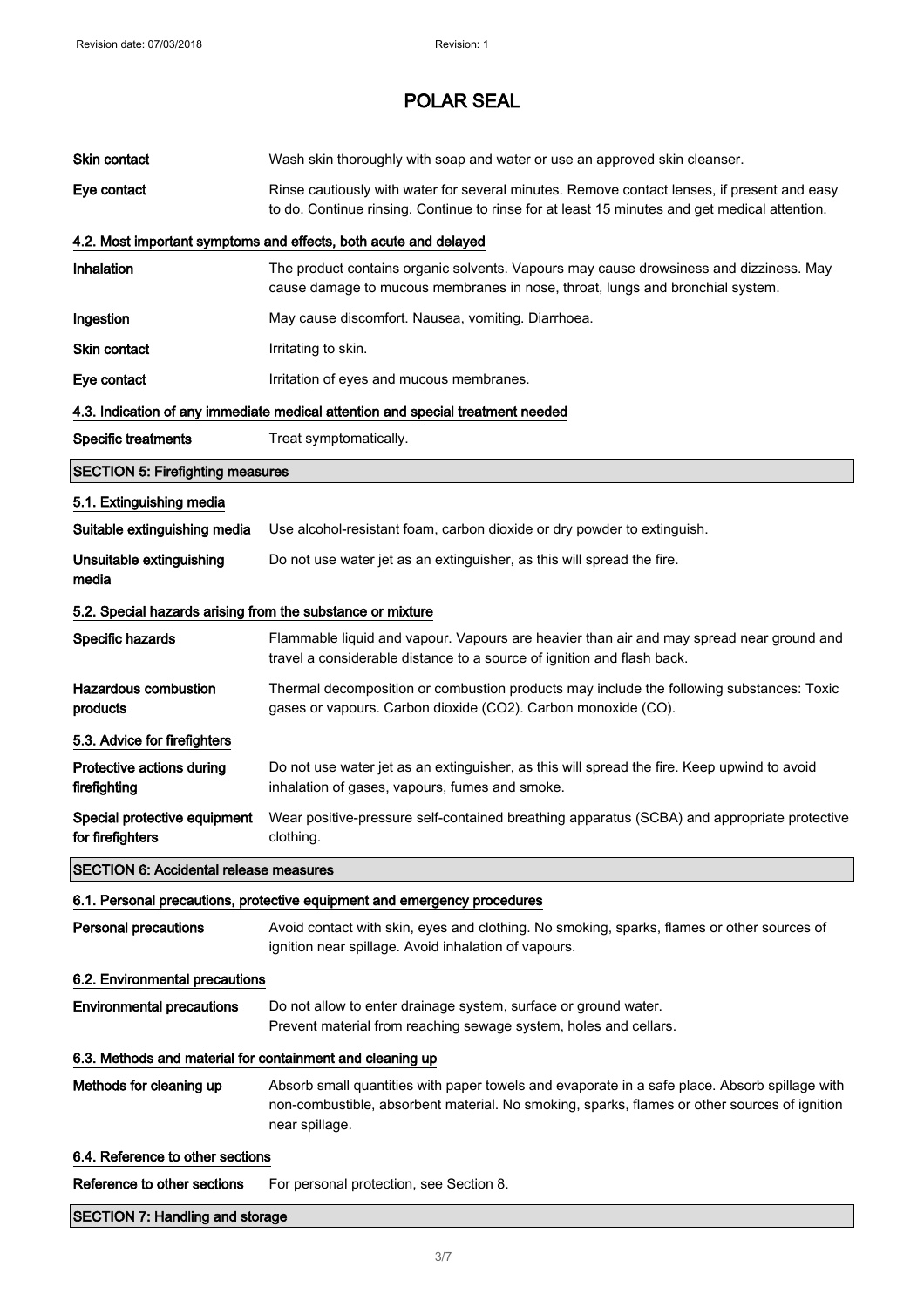#### 7.1. Precautions for safe handling

Usage precautions For personal protection, see Section 8. Advice on general occupational hygiene Do not eat, drink or smoke when using this product. Provide eyewash station. Wash hands thoroughly after handling.

#### 7.2. Conditions for safe storage, including any incompatibilities

Storage precautions Store at room temperature. Store in accordance with local regulations.

#### 7.3. Specific end use(s)

#### SECTION 8: Exposure Controls/personal protection

#### 8.1. Control parameters

#### Occupational exposure limits

#### Propan-2-ol

Long-term exposure limit (8-hour TWA): WEL 400 ppm 999 mg/m<sup>3</sup> Short-term exposure limit (15-minute): WEL 500 ppm 1250 mg/m<sup>3</sup> WEL = Workplace Exposure Limit

#### 8.2. Exposure controls

#### Protective equipment



| Appropriate engineering<br>controls | Avoid inhalation of vapours.                                                                                                |
|-------------------------------------|-----------------------------------------------------------------------------------------------------------------------------|
| Eye/face protection                 | Wear eye protection.                                                                                                        |
| Hand protection                     | Wear protective gloves. The breakthrough time for any glove material may be different for<br>different glove manufacturers. |
| Hygiene measures                    | Wash hands thoroughly after handling. Do not eat, drink or smoke when using this product.                                   |

#### SECTION 9: Physical and Chemical Properties

| 9.1. Information on basic physical and chemical properties |                                     |  |  |
|------------------------------------------------------------|-------------------------------------|--|--|
| Appearance                                                 | Liquid.                             |  |  |
| Odour                                                      | Pleasant, agreeable.                |  |  |
| рH                                                         | pH (concentrated solution): 4.72    |  |  |
| Melting point                                              | No information available.           |  |  |
| Initial boiling point and range                            | $^{\circ}$ C $\omega$               |  |  |
| Flash point                                                | $\sim$ 31.6°C Setaflash closed cup. |  |  |
| <b>Evaporation rate</b>                                    | No information available.           |  |  |
| <b>Evaporation factor</b>                                  | No information available.           |  |  |
| Upper/lower flammability or<br>explosive limits            | No information available.           |  |  |
| Other flammability                                         | No information available.           |  |  |
| Vapour pressure                                            | No information available.           |  |  |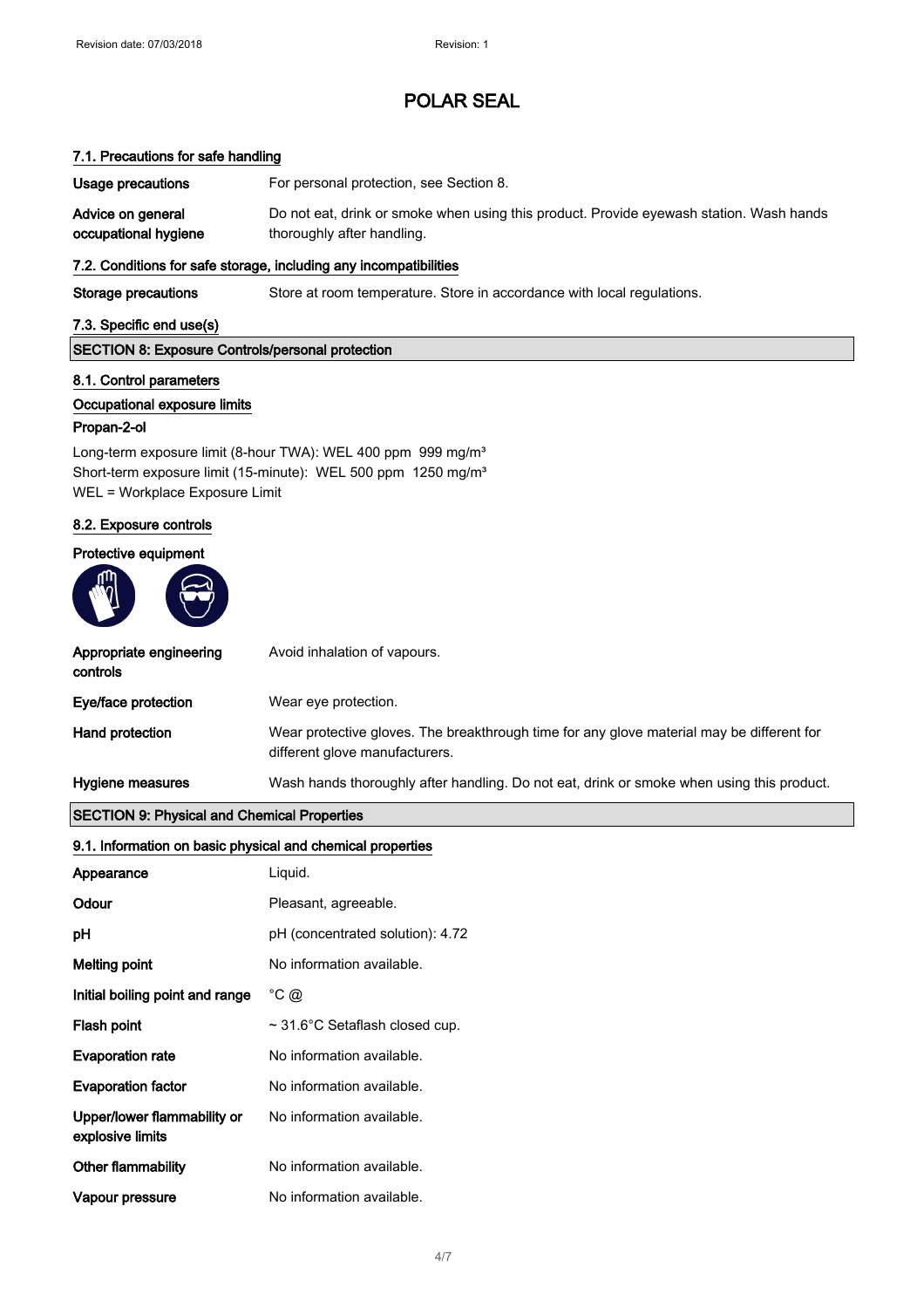| Vapour density                                                 | No information available.                                                          |  |  |
|----------------------------------------------------------------|------------------------------------------------------------------------------------|--|--|
| <b>Relative density</b>                                        | ~10.78                                                                             |  |  |
| <b>Bulk density</b>                                            | No information available.                                                          |  |  |
| Solubility(ies)                                                | Completely soluble in water.                                                       |  |  |
| <b>Partition coefficient</b>                                   | No information available.                                                          |  |  |
| Auto-ignition temperature                                      | No information available.                                                          |  |  |
| <b>Decomposition Temperature</b>                               | No information available.                                                          |  |  |
| <b>Viscosity</b>                                               | No information available.                                                          |  |  |
| <b>Explosive properties</b>                                    | No information available.                                                          |  |  |
| <b>Oxidising properties</b>                                    | Not available.                                                                     |  |  |
| 9.2. Other information                                         |                                                                                    |  |  |
| <b>SECTION 10: Stability and reactivity</b>                    |                                                                                    |  |  |
| 10.1. Reactivity                                               |                                                                                    |  |  |
| Reactivity                                                     | There are no known reactivity hazards associated with this product.                |  |  |
| 10.2. Chemical stability                                       |                                                                                    |  |  |
| <b>Stability</b>                                               | Stable at normal ambient temperatures and when used as recommended.                |  |  |
| 10.3. Possibility of hazardous reactions                       |                                                                                    |  |  |
| Possibility of hazardous<br>reactions                          | Under normal conditions of storage and use, no hazardous reactions will occur.     |  |  |
| 10.4. Conditions to avoid                                      |                                                                                    |  |  |
| <b>Conditions to avoid</b>                                     | Avoid heat, flames and other sources of ignition.                                  |  |  |
| 10.5. Incompatible materials                                   |                                                                                    |  |  |
| <b>Materials to avoid</b>                                      | Avoid contact with the following materials: Strong acids. Strong oxidising agents. |  |  |
| 10.6. Hazardous decomposition products                         |                                                                                    |  |  |
| Hazardous decomposition<br>products                            | None at ambient temperatures.                                                      |  |  |
| <b>SECTION 11: Toxicological information</b>                   |                                                                                    |  |  |
| 11.1. Information on toxicological effects                     |                                                                                    |  |  |
| Skin corrosion/irritation<br>Skin corrosion/irritation         |                                                                                    |  |  |
|                                                                | Irritating to skin.                                                                |  |  |
| Serious eye damage/irritation<br>Serious eye damage/irritation | Irritation of eyes is assumed.                                                     |  |  |
| <b>SECTION 12: Ecological Information</b>                      |                                                                                    |  |  |
|                                                                |                                                                                    |  |  |
| 12.1. Toxicity                                                 | Not determined.                                                                    |  |  |
| <b>Toxicity</b>                                                |                                                                                    |  |  |
| 12.2. Persistence and degradability                            |                                                                                    |  |  |
| Phototransformation                                            | Not determined.                                                                    |  |  |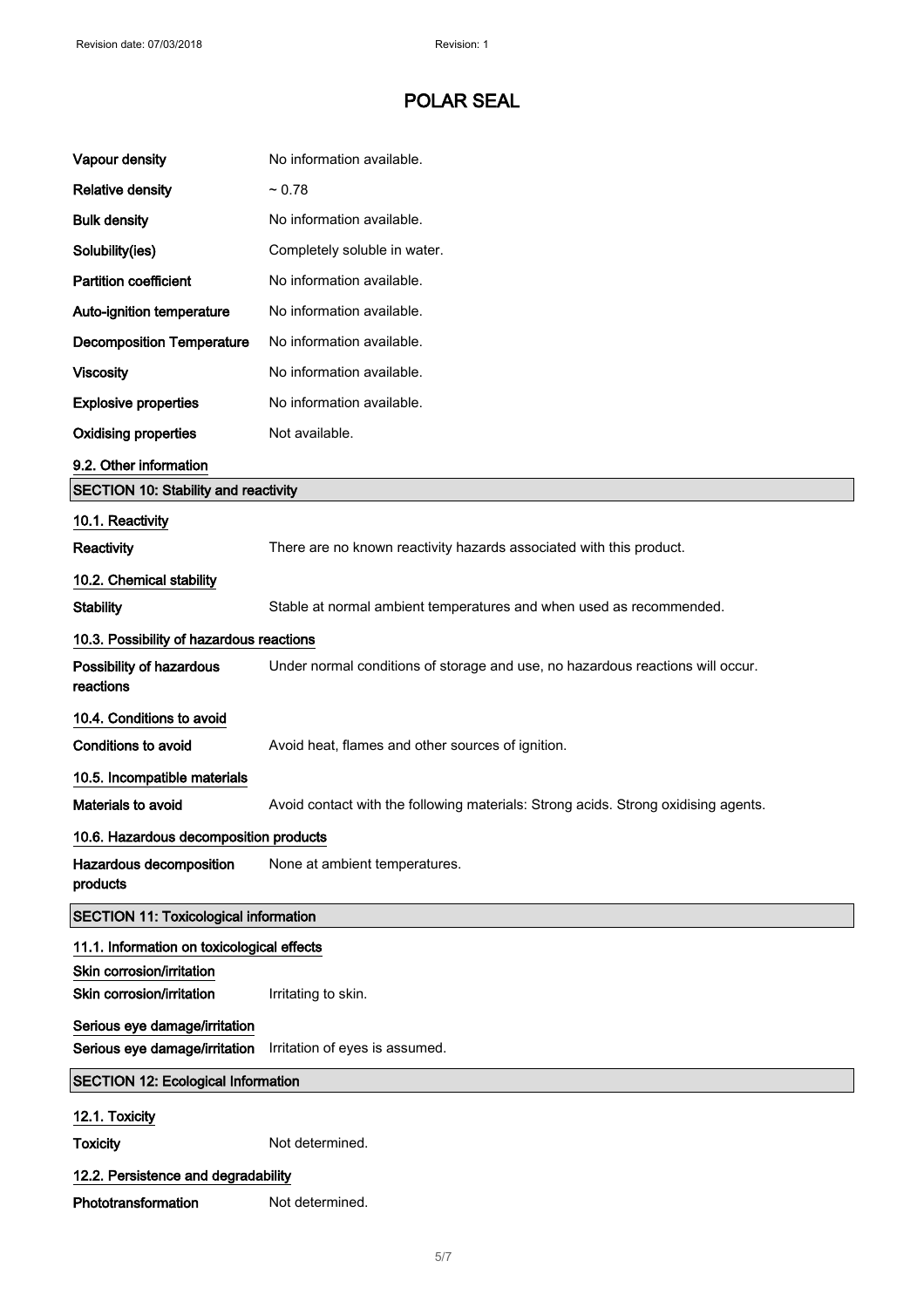| <b>Stability (hydrolysis)</b>              | Not determined.                                                                                                                                                              |  |  |
|--------------------------------------------|------------------------------------------------------------------------------------------------------------------------------------------------------------------------------|--|--|
| Biodegradation                             | Expected to be readily biodegradable.                                                                                                                                        |  |  |
| Biological oxygen demand                   | Not determined.                                                                                                                                                              |  |  |
| 12.3. Bioaccumulative potential            |                                                                                                                                                                              |  |  |
| <b>Partition coefficient</b>               | No information available.                                                                                                                                                    |  |  |
| 12.4. Mobility in soil                     |                                                                                                                                                                              |  |  |
| 12.5. Results of PBT and vPvB assessment   |                                                                                                                                                                              |  |  |
| 12.6. Other adverse effects                |                                                                                                                                                                              |  |  |
| <b>SECTION 13: Disposal considerations</b> |                                                                                                                                                                              |  |  |
| 13.1. Waste treatment methods              |                                                                                                                                                                              |  |  |
| <b>General information</b>                 | Waste, residues, empty containers, discarded work clothes and contaminated cleaning<br>materials should be collected in designated containers, labelled with their contents. |  |  |
| <b>Disposal methods</b>                    | Dispose of waste to licensed waste disposal site in accordance with the requirements of the<br>local Waste Disposal Authority.                                               |  |  |
| <b>SECTION 14: Transport information</b>   |                                                                                                                                                                              |  |  |
| 14.1. UN number                            |                                                                                                                                                                              |  |  |
|                                            |                                                                                                                                                                              |  |  |
| UN No. (ADR/RID)                           | 1993                                                                                                                                                                         |  |  |
| UN No. (IMDG)                              | 1993                                                                                                                                                                         |  |  |
| UN No. (ICAO)                              | 1993                                                                                                                                                                         |  |  |
| UN No. (ADN)                               | 1993                                                                                                                                                                         |  |  |
| 14.2. UN proper shipping name              |                                                                                                                                                                              |  |  |
| Proper shipping name<br>(ADR/RID)          | FLAMMABLE LIQUID, N.O.S. (Isopropanol)                                                                                                                                       |  |  |
|                                            | Proper shipping name (IMDG) FLAMMABLE LIQUID, N.O.S. (Isopropanol)                                                                                                           |  |  |
|                                            | Proper shipping name (ICAO) FLAMMABLE LIQUID, N.O.S. (Isopropanol)                                                                                                           |  |  |
| Proper shipping name (ADN)                 | FLAMMABLE LIQUID, N.O.S. (Isopropanol)                                                                                                                                       |  |  |
| 14.3. Transport hazard class(es)           |                                                                                                                                                                              |  |  |
| <b>ADR/RID class</b>                       | 3                                                                                                                                                                            |  |  |
| <b>ADR/RID classification code</b>         | F <sub>1</sub>                                                                                                                                                               |  |  |
| <b>ADR/RID label</b>                       | 3                                                                                                                                                                            |  |  |
| <b>IMDG class</b>                          | 3                                                                                                                                                                            |  |  |
| ICAO class/division                        | 3                                                                                                                                                                            |  |  |
| <b>ADN</b> class                           | 3                                                                                                                                                                            |  |  |
| <b>Transport labels</b><br>òЧ              |                                                                                                                                                                              |  |  |



14.4. Packing group